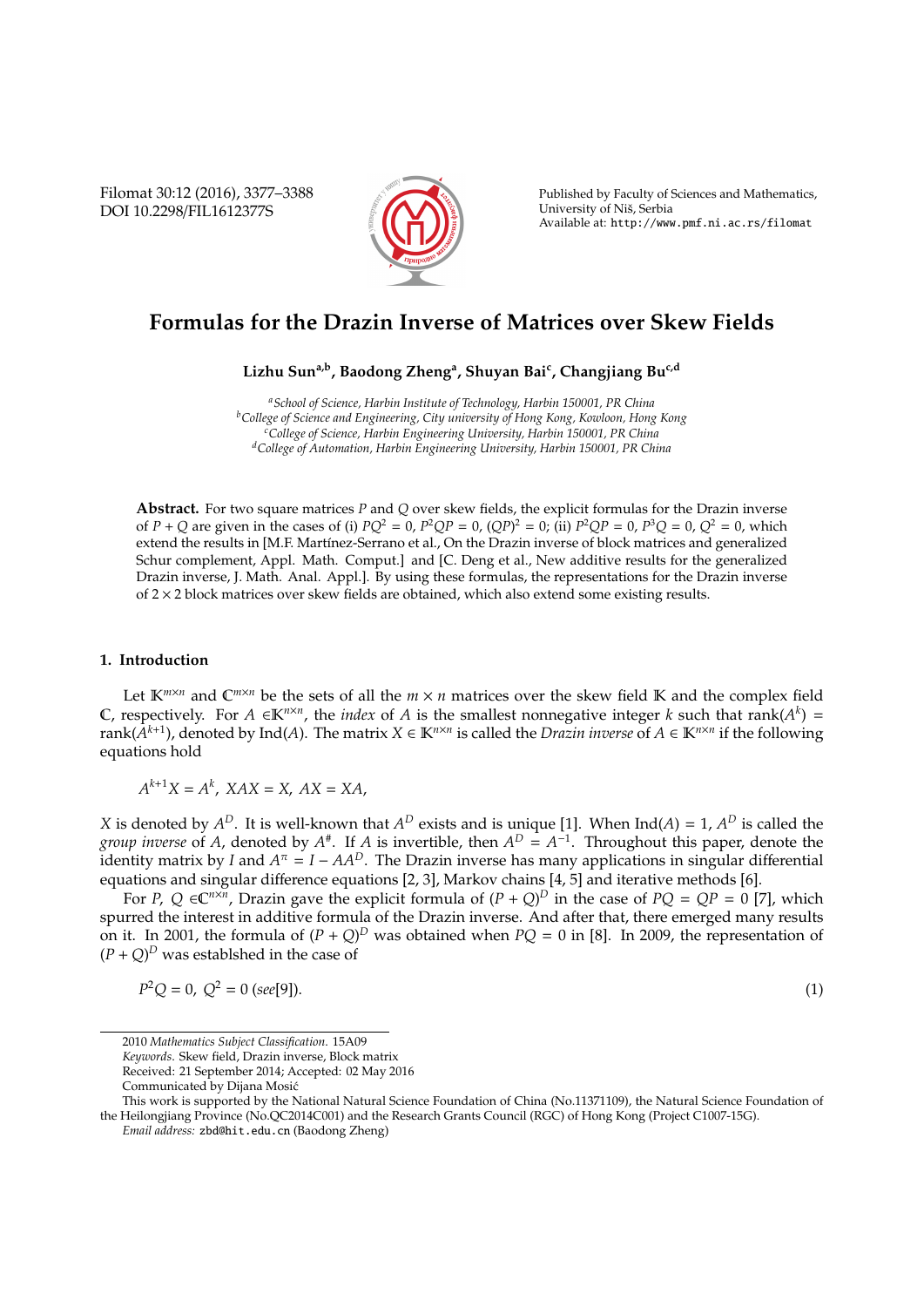In 2010, Deng and Wei derived a result under the condition *PQ* = *QP* (see [10]), and the results were extended to the case of  $P^3Q = QP$ ,  $Q^3P = PQ$  (see [11]). In 2011, the additive formula was given under the new conditions

$$
PQ^2 = 0, \ PQP = 0 \ (see [12]). \tag{2}
$$

In 2012 and 2013, Bu et al. gave the formulas of  $(P + Q)^D$  under the conditions (i)  $P^2Q = 0$ ,  $Q^2P = 0$ ; (ii)  $P^3Q = 0$ ,  $QPQ = 0$ ,  $QP^2Q = 0$  (see [13]); (iii) $S_{2i-1}PS_{2i-1}P = 0$ ,  $S_{2i-1}PS_{2i-1}QS_{2(i-1)} = 0$ ,  $QS_{2(i-1)}PQS_{2(i-1)}Q^2 = 0$ , where  $S_i = (P + Q)^i$ ,  $i \ge 1$  (see [14]), respectively. And there are some other papers on the additive results for the Drazin inverse of matrices and operators in [15, 16].

In 1979, Campbell and Meyer proposed an open problem to find an explicit representation for the Drazin inverse of *M* =  $\begin{pmatrix} A & B \\ C & D \end{pmatrix} \in \mathbb{C}^{n \times n}$  (*A* and *D* are square) (see [2]). In 1989, Miao gave an expression for the Drazin inverse of *M* with the conditions  $A^{\pi}B = 0$ ,  $CA^{\pi} = 0$  and the generalized Schur complement  $S = D - CA^D B = 0$  (see [17]). In 2006, the above result was extended to the case of  $AA^T B = 0$ ,  $CA^T B = 0$ ,  $S = 0$ (see [18]). And there are some results on the representations for the Drazin (group) inverse of *M* (see [9], [12], [19]-[23], [28]). Here we list some cases:

$$
A^2 A^{\pi} B = 0, \; CA^{\pi} AB = 0, \; BC A^{\pi} B = 0, \; S = 0 \; (see \; [9]); \tag{3}
$$

$$
AA^{\pi}BC = 0, CA^{\pi}BC = 0, S = 0 (see [12]);
$$
\n(4)

$$
ABC = 0, \ S = 0 \ (see \ [9]). \tag{5}
$$

For the representations for the Drazin (group) inverse of block matrices over skew fields, there are some papers showed by Cao et al. (see [24]-[26]) and Bu et al. (see [27]). This paper is also devoted to the formulas for the Drazin inverse of block matrices over skew fields.

We organize this paper as follows. In section 2, we present some lemmas which are used in the proof of the main results. In section 3, for the matrices *P*,  $Q \in K^{n \times n}$ , we give the explicit formulas of  $(P + Q)^D$  under the following conditions, respectively:

(i)  $PQ^2 = 0$ ,  $P^2QP = 0$ ,  $(QP)^2 = 0$ ;

(ii)  $P^2QP = 0$ ,  $P^3Q = 0$ ,  $Q^2 = 0$ .

Clearly, the above results generalize Equ.(2) and Equ.(1), respectively. In section 4, we apply the formulas obtained in section 3 to establish the representations for the Drazin inverse of *M* =  $\begin{pmatrix} A & B \\ C & D \end{pmatrix} \in \mathbb{K}^{n \times n}$  (*A* and

*D* are square) under the following conditions, respectively:

(i)  $A^2 A^{\pi} B C = 0$ ,  $B C A^{\pi} B C = 0$ ,  $C A A^{\pi} B C = 0$ ,  $S = 0$ ;

(ii)  $A^2BC = 0$ ,  $ABCA = 0$ ,  $ABCB = 0$ ,  $S = 0$ .

Obviously, the above statement (i) generalizes Equ.(3) and Equ.(4), the above statement (ii) generalizes Equ.(5).

## **2. Some Lemmas**

In order to prove our main results, we first present some lemmas as follows.

**Lemma 2.1.** [25] *Let A* ∈ $K^{m \times n}$  *and B* ∈ $K^{n \times m}$ *. Then* 

$$
(AB)^{D} = A((BA)^{2})^{D}B \text{ and } (AB)^{D}A = A(BA)^{D}.
$$
  
**Lemma 2.2.** [26] Let  $M = \begin{pmatrix} A & B \ 0 & C \end{pmatrix} \in \mathbb{K}^{n \times n}$ , where A and C are square. Then

$$
M^{D} = \begin{pmatrix} A^{D} & X \\ 0 & C^{D} \end{pmatrix},
$$
  
where  $X = \sum_{i=0}^{l-1} (A^{D})^{i+2} BC^{i} C^{T} + A^{T} \sum_{i=0}^{s-1} A^{i} B (C^{D})^{i+2} - A^{D} BC^{D}, s = \text{Ind}(A)$  and  $l = \text{Ind}(C)$ .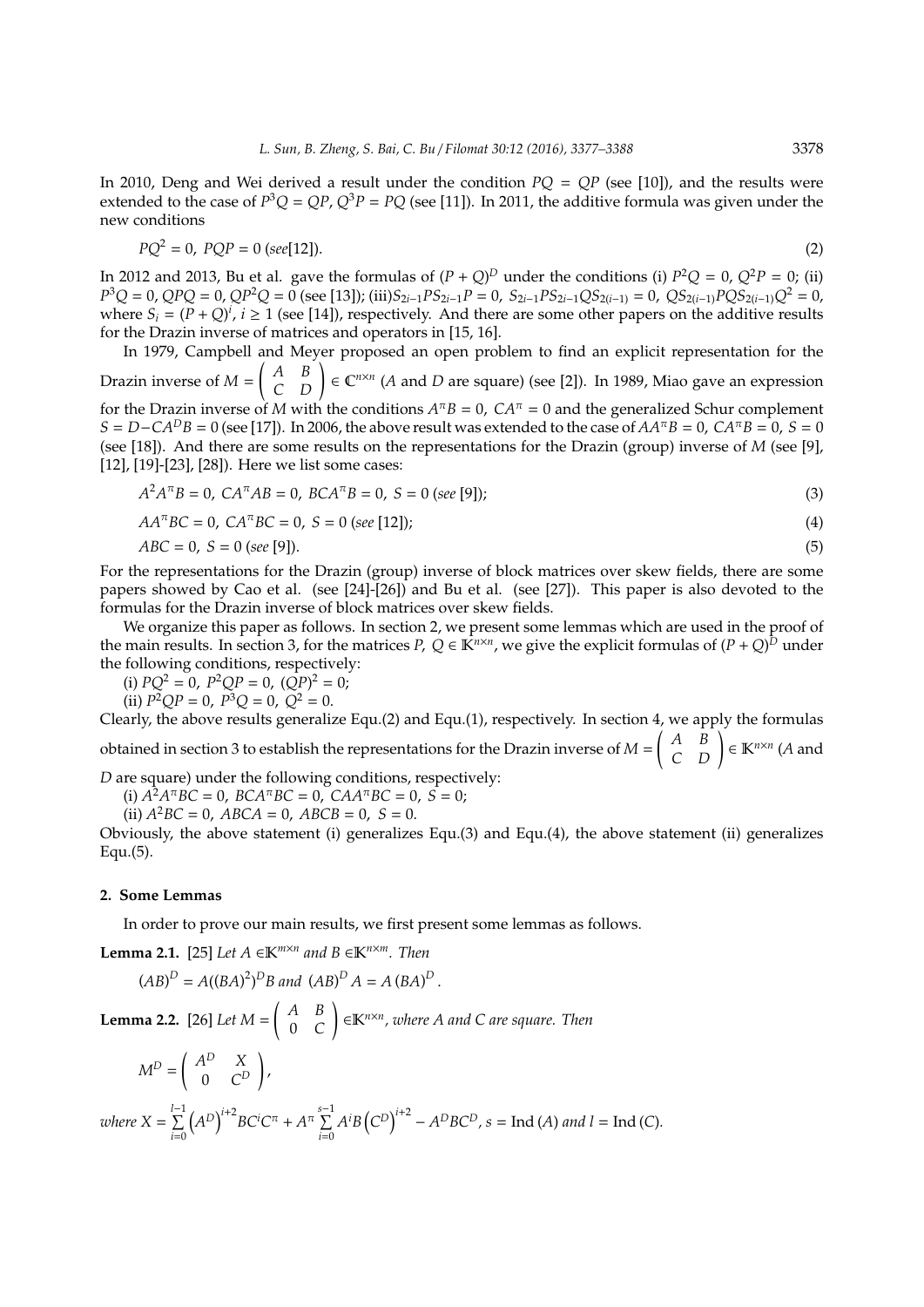**Lemma 2.3.** *Let P*,  $Q \in K^{n \times n}$ *. If PQ* = 0*, then* 

$$
(P+Q)^D = (I-QQ^D)\sum_{i=0}^{l-1} Q^i (P^D)^{i+1} + \sum_{i=0}^{s-1} (Q^D)^{i+1} P^i (I-PP^D),
$$

*where*  $l = \text{Ind}(Q)$ ,  $s = \text{Ind}(P)$ .

The above result over complex fields was given in [8]. Similarly, it can be extended to skew fields. Here we omit the proof.

## **3. Some Formulas of (***P* + *Q***)** *<sup>D</sup>* **over Skew Fields**

For *P*,  $Q \in \mathbb{C}^{n \times n}$ , the formula of  $(P + Q)^D$  with the conditions  $PQ^2 = 0$  and  $PQP = 0$  was given in [12]. Next, we establish a theorem, which extends the above result.

**Theorem 3.1.** *Let P, Q* ∈**K**<sup>*n*×*n*</sup>. *If*  $PQ^2 = 0$ ,  $P^2QP = 0$  and  $(QP)^2 = 0$ , then

$$
(P+Q)^D = \left[ (Q^{\pi} - Q^D P + PQ(P^D)^2)(P^D)^2 + (Q^D)^3 (P+Q)P^{\pi} \right] (P+Q)
$$
  
+ 
$$
\sum_{i=0}^{m_2-1} Q^{2i+1} Q^{\pi} (P+Q) (P^D)^{2i+4} (P+Q)
$$
  
+ 
$$
\sum_{i=0}^{m_1-1} (Q^D)^{2i+5} (P+Q) P^{2i+2} P^{\pi} (P+Q),
$$

*where*  $m_1 = \text{Ind}(P^2)$  *and*  $m_2 = \text{Ind}(Q^2)$ *.* 

*Proof.* It is easy to see that

$$
(P + Q)^D = (P + Q)((P + Q)^2)^D
$$
  
= (P + Q)(P<sup>2</sup> + PQ + QP + Q<sup>2</sup>)<sup>D</sup>  
= (P + Q)(M + N)<sup>D</sup>, (6)

where  $M = P^2 + PQ$  and  $N = Q^2 + QP$ . Since  $PQ^2 = 0$  and  $P^2QP = 0$ , we have  $MN = 0$ . It follows from Lemma 2.3 that

$$
(M+N)^{D} = \sum_{i=0}^{l-1} (N^{D})^{i+1} M^{i} (I - MM^{D}) + \sum_{i=0}^{s-1} (I - NN^{D}) N^{i} (M^{D})^{i+1}, \qquad (7)
$$

where  $l = Ind(M)$ ,  $s = Ind(N)$ . Lemma 2.3 shows that

$$
N^{D} = (I - Q^{2}(Q^{2})^{D}) \sum_{i=0}^{l-1} Q^{2i} ((QP)^{D})^{i+1} + \sum_{i=0}^{s-1} (Q^{D})^{2(i+1)} (QP)^{i} (I - QP(QP)^{D}),
$$

where  $l = \text{Ind}(Q^2)$ ,  $s = \text{Ind}(QP)$ . Note that  $(QP)^2 = 0$ , then  $(QP)^D = 0$ . Hence,

$$
N^{D} = \sum_{i=0}^{s-1} (Q^{D})^{2(i+1)} (QP)^{i} = (Q^{2})^{D} + (Q^{D})^{3} P.
$$

It follows from  $P(Q^2)^D = PQ^2(Q^4)^D = 0$  that  $(N^D)^2 = (Q^D)^4 + (Q^D)^5 P$ . Similarly,

$$
(N^D)^i = (Q^D)^{2i} + (Q^D)^{2i+1}P,
$$
\n(8)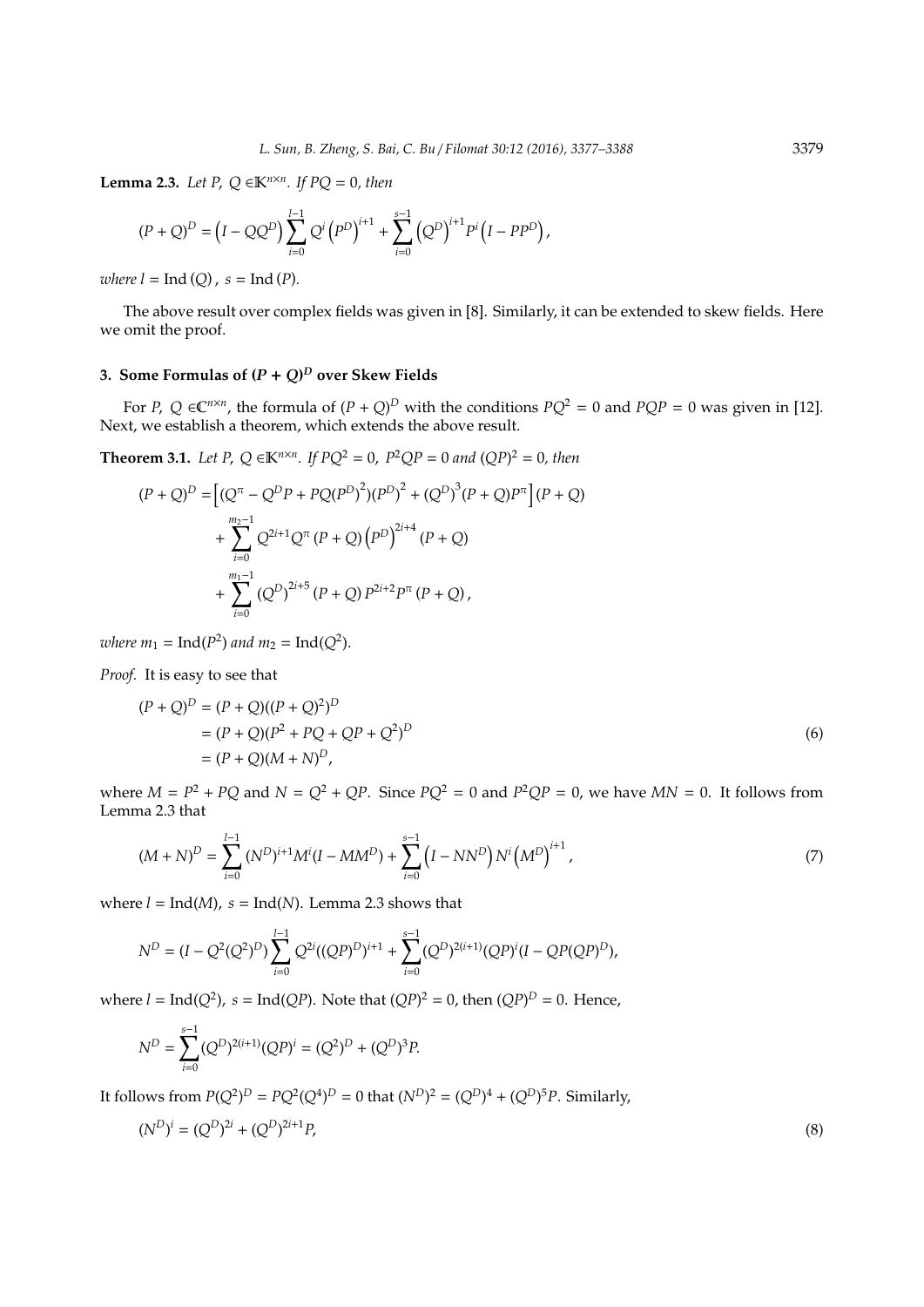for  $i \ge 1$ . From  $P^2QP = 0$ ,  $(QP)^2 = 0$  and Lemma 2.1, we get

$$
M^{D} = [P(P + Q)]^{D} = P[(P^{2} + QP)^{2}]^{D}(P + Q)
$$
  
=  $P(P^{4} + QP^{3})^{D}(P + Q).$ 

By applying Lemma 2.3 to  $P^4 + QP^3$ , we have

$$
(P^4 + QP^3)^D = (P^D)^4 + Q(P^D)^5,
$$

hence,

$$
M^D = (P^D)^2 + (P^D)^3 Q + PQ(P^D)^4 + PQ(P^D)^5 Q.
$$

It follows from  $P^D P Q P^D = (P^2)^D P^2 Q P (P^2)^D = 0$  that  $(M^D)^2 = (P^D)^4 + (P^D)^5 Q + PQ (P^D)^6 + PQ (P^D)^7 Q$ . Similarly,

$$
(M^D)^i = (P^D)^{2i} + (P^D)^{2i+1}Q + PQ(P^D)^{2i+2} + PQ(P^D)^{2i+3}Q,
$$
\n(9)

for  $i \ge 1$ . By substituting Equ.(8) and Equ.(9) into Equ.(7), and substituting Equ.(7) into Equ.(6), it yields that

$$
(P+Q)^{D} = \left[ (Q^{n} - Q^{D}P + PQ(P^{D})^{2})(P^{D})^{2} + (Q^{D})^{3}(P+Q)P^{n} \right](P+Q)
$$
  
+ 
$$
\sum_{i=0}^{s-1} Q^{2i+1}Q^{n}(P+Q)\left(P^{D}\right)^{2i+4}(P+Q)
$$
  
+ 
$$
\sum_{i=0}^{l-1} (Q^{D})^{2i+5}(P+Q)P^{2i+2}P^{n}(P+Q).
$$
 (10)

Let  $m_1 = \text{Ind}(P^2)$  and  $m_2 = \text{Ind}(Q^2)$ . For  $i \ge m_1$ ,  $j \ge m_2$ , we have

$$
P^{2i+2}P^{\pi} = 0 \text{ and } Q^{2j+1}Q^{\pi} = 0.
$$

In Equ.(10), replace *l* and *s* with  $m_1$  and  $m_2$ , respectively. Thus, the proof is complete.  $\Box$ 

Similarly, we give the following theorem, which generalizes Theorem 3.1 in [12].

**Theorem 3.2.** *Let P, Q*  $\in$  **K**<sup>*n*×*n*</sup>*. If P*<sup>2</sup>*Q* = 0*, QPQ*<sup>2</sup> = 0 *and* (*QP*)<sup>2</sup> = 0*, then* 

$$
(P+Q)^D = (P+Q)\left[Q^{\pi}(P+Q)(P^D)^3 + (Q^D)^2(P^{\pi} - QP^D + (Q^D)^2PQ)\right].
$$
  
+ 
$$
\sum_{i=0}^{m_1-1} (P+Q) Q^{2i+2} Q^{\pi} (P+Q) (P^D)^{2i+5}
$$
  
+ 
$$
\sum_{i=0}^{m_2-1} (P+Q) (Q^D)^{2i+4} (P+Q) P^{2i+1} P^{\pi},
$$

*where*  $m_1 = \text{Ind}(Q^2)$ ,  $m_2 = \text{Ind}(P^2)$ .

Next, we give an example which doesn't satisfy the conditions of Theorem 2.1 in [12] to demonstrate Theorem 3.1.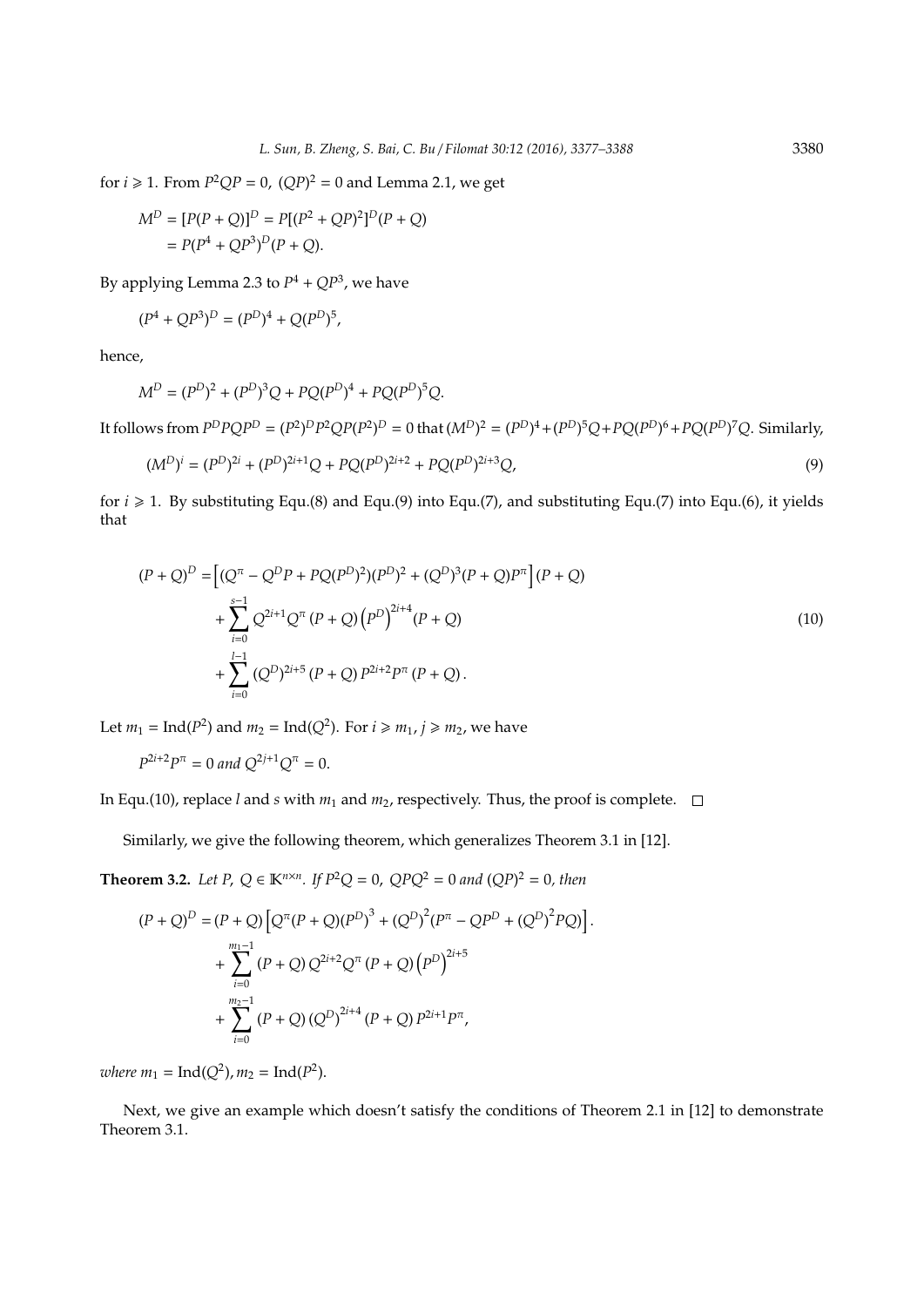**Example 3.1** Let  $H = \{a + bi + cj + dk\}$  be the real quaternion skew fields, where *a*, *b*, *c* and *d* are real numbers. Consider the following two matrices *P*,  $Q \in \mathbf{H}^{7 \times 7}$ ,

| $(i \ 0 \ 0 \ 0 \ j \ 0 \ 0)$<br>$\begin{bmatrix} 0 & 0 & k & 0 & 0 & 0 & 0 \end{bmatrix}$ |  |  |                                               |                                                                                                                                 | $(0\; 0\; 0\; 0\; 0\; 0\; 0)$                             |  |  |  |  |
|--------------------------------------------------------------------------------------------|--|--|-----------------------------------------------|---------------------------------------------------------------------------------------------------------------------------------|-----------------------------------------------------------|--|--|--|--|
| $\begin{bmatrix} 0 & 0 & 0 & k & 0 & 0 & 0 \end{bmatrix}$                                  |  |  |                                               |                                                                                                                                 | $\begin{bmatrix} 0 & 0 & 0 & 0 & i & 0 & 0 \end{bmatrix}$ |  |  |  |  |
|                                                                                            |  |  |                                               | $P = \begin{bmatrix} 0 & 0 & 0 & 0 & 0 & 0 & 0 \end{bmatrix}$ , $Q = \begin{bmatrix} 0 & 0 & 0 & 0 & 0 & j & 0 \end{bmatrix}$ , |                                                           |  |  |  |  |
| $\begin{bmatrix} j & 0 & 0 & j & i & 0 & 0 \end{bmatrix}$                                  |  |  |                                               |                                                                                                                                 | [ 0 0 0 0 0 0 0 ]                                         |  |  |  |  |
| 0000000                                                                                    |  |  |                                               |                                                                                                                                 | 0 0 0 0 0 0 0                                             |  |  |  |  |
| $\begin{pmatrix} 1 & 0 \\ 0 & 1 \end{pmatrix}$                                             |  |  | $0\quad 0\quad 0\quad 0\quad 0\quad 0\quad 0$ |                                                                                                                                 | (0 0 0 0 0 0 k)                                           |  |  |  |  |

Computation gives that

$$
P^{D} = \begin{pmatrix}\n-i/2 & 0 & 0 & 0 & -j/2 & 0 & 0 \\
0 & 0 & 0 & 0 & 0 & 0 & 0 \\
0 & 0 & 0 & 0 & 0 & 0 & 0 \\
0 & 0 & 0 & 0 & 0 & 0 & 0 \\
0 & 0 & 0 & 0 & 0 & 0 & 0 \\
-j/2 & 0 & 0 & -j/2 & -i/2 & 0 & 0 \\
0 & 0 & 0 & 0 & 0 & 0 & 0\n\end{pmatrix}, P^{\pi} = \begin{pmatrix}\n0 & 0 & 0 & -1/2 & 0 & 0 & 0 \\
0 & 1 & 0 & 0 & 0 & 0 & 0 \\
0 & 0 & 1 & 0 & 0 & 0 & 0 \\
0 & 0 & 0 & 1 & 0 & 0 & 0 \\
0 & 0 & 0 & 0 & 0 & 0 & 0 \\
0 & 0 & 0 & 0 & 0 & 0 & 0 \\
0 & 0 & 0 & 0 & 0 & 0 & 0 \\
0 & 0 & 0 & 0 & 0 & 0 & 0\n\end{pmatrix}
$$
\n
$$
Q^{D} = \begin{pmatrix}\n0 & 0 & 0 & 0 & 0 & 0 & 0 \\
0 & 0 & 0 & 0 & 0 & 0 & 0 \\
0 & 0 & 0 & 0 & 0 & 0 & 0 \\
0 & 0 & 0 & 0 & 0 & 0 & 0 \\
0 & 0 & 0 & 0 & 0 & 0 & 0 \\
0 & 0 & 0 & 0 & 0 & 0 & 0 \\
0 & 0 & 0 & 0 & 0 & 0 & 0\n\end{pmatrix}, Q^{\pi} = \begin{pmatrix}\n1 & 0 & 0 & 0 & 0 & 0 & 0 \\
0 & 1 & 0 & 0 & 0 & 0 & 0 & 0 \\
0 & 1 & 0 & 0 & 0 & 0 & 0 & 0 \\
0 & 0 & 0 & 1 & 0 & 0 & 0 & 0 \\
0 & 0 & 0 & 0 & 0 & 1 & 0 & 0 \\
0 & 0 & 0 & 0 & 0 & 0 & 0 & 0 \\
0 & 0 & 0 & 0 & 0 & 0 & 0 & 0\n\end{pmatrix}.
$$

Since  $PQ^2 = 0$ ,  $P^2QP = 0$ ,  $(QP)^2 = 0$ , and applying Theorem 3.1, we get

$$
(P+Q)^D = \begin{pmatrix} -i/2 & 0 & 0 & 0 & -j/2 & -j/4 & 0 \\ -1/4 & 0 & 0 & -1/4 - j/4 & -i/2 - k/4 & -i/4 - k/8 & 0 \\ 0 & 0 & 0 & -j/4 & -i/2 & -i/4 & 0 \\ 0 & 0 & 0 & 0 & 0 & 0 & 0 \\ -j/2 & 0 & 0 & -j/2 & -i/2 & -i/4 & 0 \\ 0 & 0 & 0 & 0 & 0 & 0 & 0 \\ 0 & 0 & 0 & 0 & 0 & 0 & -k \end{pmatrix}.
$$

When  $P^2Q = 0$  and  $Q^2 = 0$ , the formula of  $(P + Q)^D$  was given in [9]. The following theorem generalizes the above result.

**Theorem 3.3.** *Let P*,  $Q \in \mathbb{K}^{n \times n}$ *. If*  $P^2 QP = 0$ *,*  $P^3 Q = 0$  and  $Q^2 = 0$ *, then* 

$$
(P+Q)^D = \sum_{i=0}^{n_2-1} (P(QP)^i (QP)^{\pi} + (QP)^i (QP)^{\pi} P) (P^D)^{2i+2}
$$
  
+ 
$$
\sum_{i=0}^{n_1-1} (P((QP)^D)^{i+1} + ((QP)^D)^{i+1} P) P^{2i} P^{\pi}
$$
  
+ 
$$
(QP)^D Q + P((QP)^D)^2 PQ - P^D,
$$

*where*  $n_1 = \text{Ind}(P^2)$ ,  $n_2 = \text{Ind}(QP)$ .

,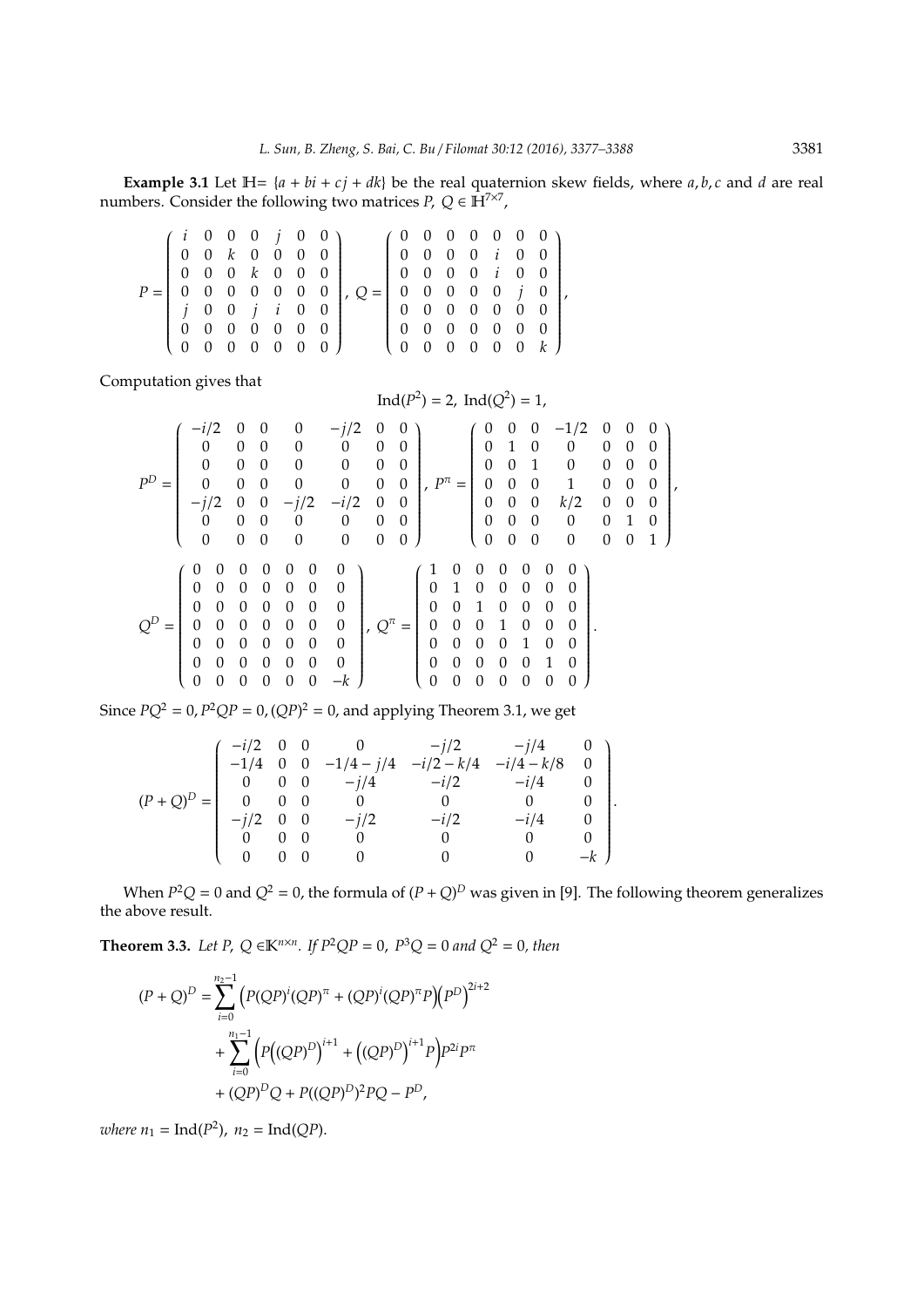*Proof.* It is easy to see that

$$
(P + Q)^D = (P + Q)((P + Q)^2)^D
$$
  
= (P + Q)(P<sup>2</sup> + PQ + QP + Q<sup>2</sup>)<sup>D</sup>  
= (P + Q)(M + N)<sup>D</sup>, (11)

where  $M = P^2 + Q^2$ ,  $N = PQ + QP$ . Since  $P^2QP = 0$ ,  $P^3Q = 0$  and  $Q^2 = 0$ , we have

$$
(M+N)^{D} = \sum_{i=0}^{I-1} (N^{D})^{i+1} M^{i} (I - MM^{D}) + \sum_{i=0}^{s-1} (I - NN^{D}) N^{i} (M^{D})^{i+1}, \qquad (12)
$$

where  $l = Ind(M)$ ,  $s = Ind(N)$ . Clearly,

$$
(M^D)^i = (P^D)^{2i}, \tag{13}
$$

for  $i \ge 1$ . Note that the matrix *N* satisfies the condition of Lemma 2.3, then

$$
(N)^{D} = (I - (QP)^{D}QP) \sum_{i=0}^{l-1} (QP)^{i} ((PQ)^{D})^{i+1} + \sum_{i=0}^{s-1} ((QP)^{D})^{i+1} (PQ)^{i} (I - PQ(PQ)^{D}),
$$

where  $l = \text{Ind}(QP)$  and  $s = \text{Ind}(PQ)$ . It follows from  $P^2QP = 0$  that  $P(PQ)^D = P^2QPQ((PQ)^3)^D = 0$  and  $(QP)^D (PQ)^2 = ((QP)^2)^D QP^2 QPQ = 0.$  Hence,

$$
N^{D} = (I - (QP)^{D}QP)(PQ)^{D} + \sum_{i=0}^{1} ((QP)^{D})^{i+1} (PQ)^{i} (I - PQ(PQ)^{D})
$$
  
=  $(PQ)^{D} + (QP)^{D} + ((QP)^{D})^{2} PQ$ .

It follows from  $Q^2 = 0$  and  $P^2QP = 0$  that  $(N^D)^2 = ((PQ)^D)^2 + ((QP)^D)^2 + ((QP)^D)^3PQ$ . Similarly,

$$
(N^D)^i = ((PQ)^D)^i + ((QP)^D)^i + ((QP)^D)^{i+1}PQ,
$$
\n(14)

for  $i \ge 1$ . By substituting Equ.(13) and Equ.(14) into Equ.(12), and substituting Equ.(12) into Equ.(11), it yields that

$$
(P+Q)^{D} = \sum_{i=0}^{l-1} \left( P((QP)^{D})^{i+1} + ((QP)^{D})^{i+1} P \right) P^{2i} P^{\pi}
$$
  
+ 
$$
\sum_{i=0}^{s-1} \left( P(QP)^{i} (QP)^{\pi} + (QP)^{i} (QP)^{\pi} P \right) (P^{D})^{2i+2}
$$
  
+ 
$$
(QP)^{D} Q + P((QP)^{D})^{2} PQ - P^{D}.
$$
 (15)

Let  $n_1 = \text{Ind}(P^2)$  and  $n_2 = \text{Ind}(QP)$ . For  $i \ge n_1$ ,  $j \ge n_2$ , we have

 $P^{2i}P^{\pi} = 0$ ,  $(QP)^{j}(QP)^{\pi} = 0$ .

In Equ.(15), replace *l* and *s* with  $n_1$  and  $n_2$ , respectively. Thus, the proof is complete.  $\Box$ Similarly, we give the following theorem, which generalizes Corollary 2.3 in [9].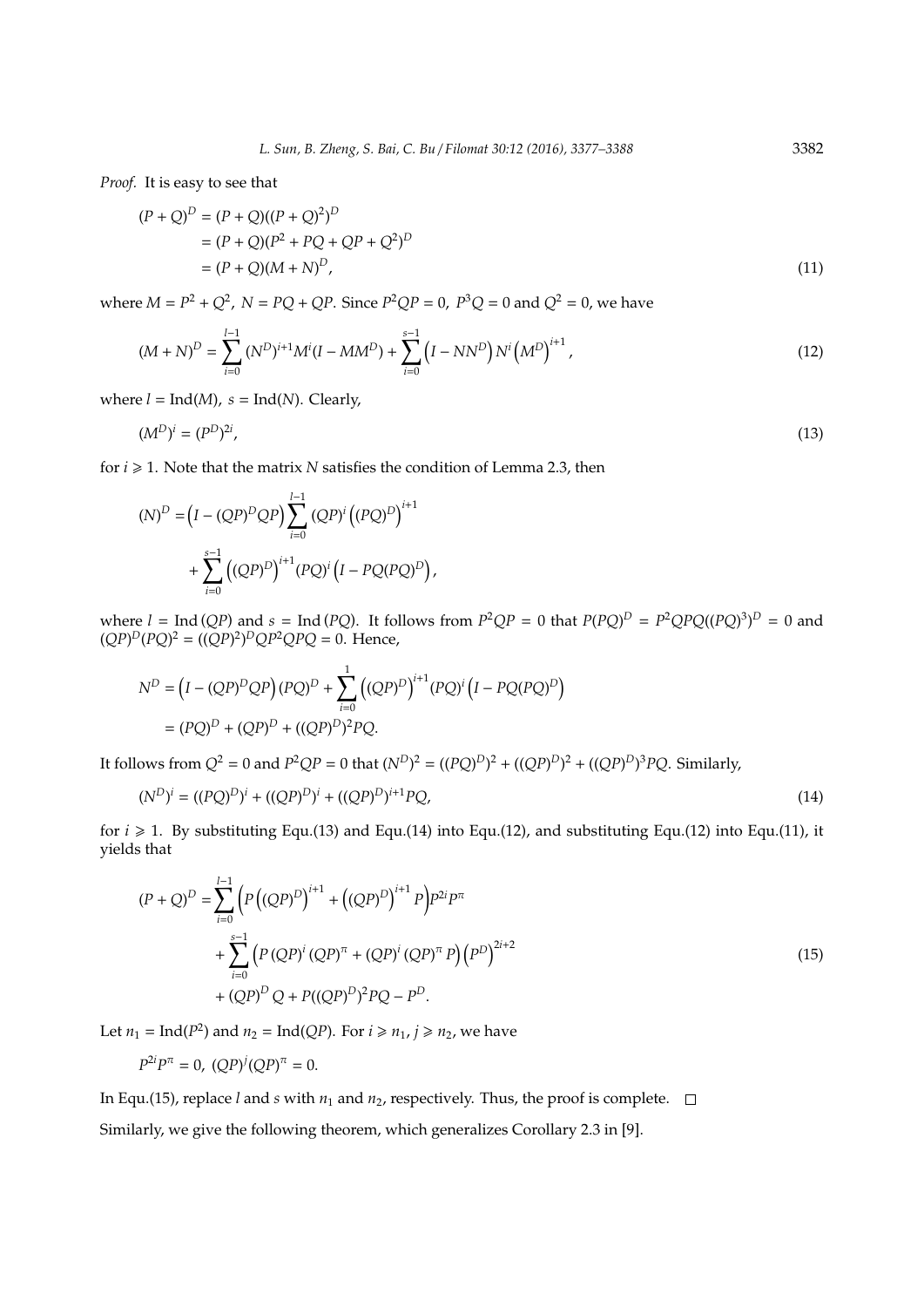**Theorem 3.4.** *Let P*,  $Q \in \mathbb{K}^{n \times n}$ *. If PQP*<sup>2</sup> = 0,  $QP$ <sup>3</sup> = 0 *and*  $Q$ <sup>2</sup> = 0*, then* 

$$
(P+Q)^D = \sum_{i=0}^{n_1-1} P^{2i} P^{\pi} [P((PQ)^D)^{i+1} + ((PQ)^D)^{i+1} P]
$$
  
+ 
$$
\sum_{i=0}^{n_2-1} (P^D)^{2i+2} [P(PQ)^i (PQ)^{\pi} + (PQ)^i (PQ)^{\pi} P]
$$
  
+ 
$$
Q(PQ)^D + QP((PQ)^D)^2 P - P^D,
$$

*where*  $n_1 = \text{Ind}(P^2)$ ,  $n_2 = \text{Ind}(PQ)$ .

The following is an example which doesn't satisfy the conditions of Theorem 2.2 in [9] to demonstrate Theorem 3.3.

**Example 3.2** Let  $H = \{a + bi + cj + dk\}$  be the real quaternion skew fields, where  $a, b, c$  and  $d$  are real numbers. Consider the following two matrices *P*,  $Q \in \mathbf{\hat{H}}^{5\times5}$ 

$$
P = \left(\begin{array}{cccc} i & 0 & 0 & 0 & 0 \\ 0 & 0 & j & 0 & 0 \\ 0 & 0 & 0 & 0 & 0 \\ 0 & k & 0 & 0 & 0 \\ 0 & 0 & 0 & 0 & 0 \end{array}\right), Q = \left(\begin{array}{cccc} 0 & 0 & 0 & 0 & 0 \\ 0 & 0 & 0 & j & 0 \\ 0 & 0 & 0 & 0 & i \\ 0 & 0 & 0 & 0 & 0 \\ 0 & 0 & 0 & 0 & 0 \end{array}\right),
$$

Computation gives that

$$
\text{Ind}\left(P^2\right) = 2, \text{ Ind}\left(QP\right) = 1,
$$
\n
$$
P^D = \begin{pmatrix} -i & 0 & 0 & 0 & 0 \\ 0 & 0 & 0 & 0 & 0 \\ 0 & 0 & 0 & 0 & 0 \\ 0 & 0 & 0 & 0 & 0 \\ 0 & 0 & 0 & 0 & 0 \end{pmatrix}, P^{\pi} = \begin{pmatrix} 0 & 0 & 0 & 0 & 0 \\ 0 & 1 & 0 & 0 & 0 \\ 0 & 0 & 1 & 0 & 0 \\ 0 & 0 & 0 & 1 & 0 \\ 0 & 0 & 0 & 0 & 1 \end{pmatrix},
$$
\n
$$
\left(QP\right)^D = \begin{pmatrix} 0 & 0 & 0 & 0 & 0 \\ 0 & -i & 0 & 0 & 0 \\ 0 & 0 & 0 & 0 & 0 \\ 0 & 0 & 0 & 0 & 0 \end{pmatrix}, \left(QP\right)^{\pi} = \begin{pmatrix} 1 & 0 & 0 & 0 & 0 \\ 0 & 0 & 0 & 0 & 0 \\ 0 & 0 & 1 & 0 & 0 \\ 0 & 0 & 0 & 1 & 0 \\ 0 & 0 & 0 & 0 & 1 \end{pmatrix}.
$$

Since  $P^2QP = 0$ ,  $P^3Q = 0$  and  $Q^2 = 0$ , applying Theorem 3.3, we get

$$
(P+Q)^D=\left(\begin{array}{cccccc}-i&0&0&0&0\\0&0&-k&-k&0\\0&0&0&0&0\\0&-j&0&0&-1\\0&0&0&0&0\end{array}\right).
$$

## **4. The Formulas of the Drazin Inverse for some 2** × **2 Block Matrices over Skew Fields**

In this section, we consider a class of block matrices with generalized Schur complement being zero, that is

$$
M = \begin{pmatrix} A & B \\ C & D \end{pmatrix} \in \mathbb{K}^{n \times n}, A \in \mathbb{K}^{r \times r} \text{ and } D = CA^D B. \tag{16}
$$

We give the expression of  $M^D$ , which generalizes Theorem 3.1 in [9] and Theorem 3.3 in [12].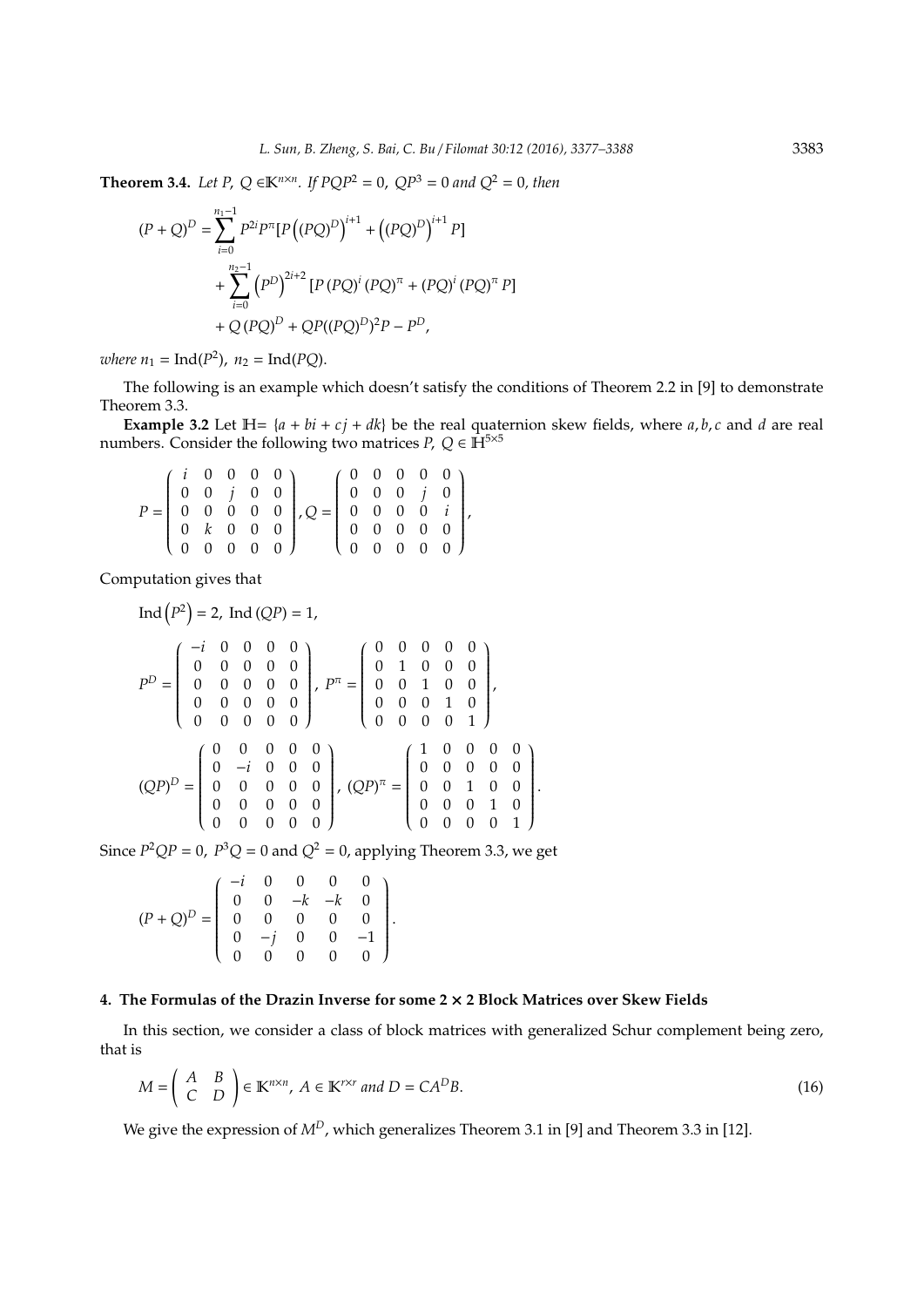**Theorem 4.1.** *Let M be the form as in* (16)*. If*  $A^2A^{\pi}BC = 0$ *,*  $BCA^{\pi}BC = 0$  and  $CAA^{\pi}BC = 0$ *, then* 

$$
M^{D} = M^{2}(P_{1}^{D})^{4} \left[ I + \sum_{i=0}^{s-1} (P_{1}^{D})^{i+1} \begin{pmatrix} A^{i+1}A^{\pi} & 0 \\ CA^{i}A^{\pi} & 0 \end{pmatrix} \right] M,
$$

*where*  $s = \text{Ind}(A)$  and  $(P_1^D)^t =$  *I CA<sup>D</sup>* !  $[(AW)^D]^{t+1}A(TA^DB), W = AA^D + A^DBCA^D, t \ge 1.$ 

*Proof.* Note that *M* =  $\left(A \quad AA^DB\right)$ *C CA<sup>D</sup>B* ! +  $\begin{pmatrix} 0 & A^{\pi}B \\ 0 & 0 \end{pmatrix}$  := *P* + *Q*. Obviously, *Q*<sup>2</sup> = 0. The conditions  $A^2A^{\pi}BC = 0$ ,  $BCA<sup>\pi</sup>BC = 0$  and  $CAA<sup>\pi</sup>BC = 0$  imply that  $P<sup>2</sup>QP = 0$  and  $(QP)<sup>2</sup> = 0$ . Applying Theorem 3.1, it yields that

$$
M^D = (P^2 + QP + PQ)(P^D)^4 (P + Q).
$$
\n(17)

We consider *P* =  $\int A^2 A^D$  *AA<sup>D</sup>B CAA<sup>D</sup> CA<sup>D</sup>B* ! +  $\int A A^{\pi} = 0$  $CA^{\pi}$  0 ! :=  $P_1 + P_2$ . Obviously,  $P_2P_1 = 0$  and  $P_2^{s+1} = 0$ , where  $s = Ind(A)$ . It follows from Lemm

$$
P^D = \sum_{i=0}^{s} (P_1^D)^{i+1} P_2^i.
$$
 (18)

Decompose  $P_1^D$  into the following form

$$
P_1^D = \begin{pmatrix} A^2 A^D & A A^D B \\ C A A^D & C A^D B \end{pmatrix}^D = \begin{pmatrix} I & 0 \\ C A^D & I \end{pmatrix} \begin{pmatrix} A W & A A^D B \\ 0 & 0 \end{pmatrix}^D \begin{pmatrix} I & 0 \\ -C A^D & I \end{pmatrix},
$$

.

where  $W = AA^D + A^D BCA^D$ . It follows from Lemma 2.2 that

$$
\begin{pmatrix} AW & AA^DB \\ 0 & 0 \end{pmatrix}^D = \begin{pmatrix} (AW)^D & ((AW)^D)^2AA^DB \\ 0 & 0 \end{pmatrix}
$$

$$
= \begin{pmatrix} I \\ 0 \end{pmatrix} ( (AW)^D & ((AW)^D)^2AA^DB ).
$$

Since  $(AW)^D A^2 A^D = (AW)^D A$ , we have

$$
P_1^D = \left(\begin{array}{c} I \\ CA^D \end{array}\right) [ (AW)^D]^2 A \left(\begin{array}{cc} I & A^D B \end{array}\right)
$$

Computation shows that

$$
\left(P_1^D\right)^t = \left(\begin{array}{c} I \\ CA^D \end{array}\right) \left[ (AW)^D \right]^{t+1} A \left(I - A^D B\right),\tag{19}
$$

for  $t \ge 1$ . By substituting Equ.(19) into Equ.(18), we obtain the expression of  $P^D$ , substituting  $P^D$  into Equ.(17), the expression of  $M^D$  is obtained.

By using Theorem 3.2, we have the following theorem, which generalizes Corollary 3.2 in [9] and Theorem 3.4 in [12].

**Theorem 4.2.** Let M be the form as in (16). If  $BCA^2A^{\pi} = 0$ ,  $BCAA^{\pi}B = 0$  and  $BCA^{\pi}BC = 0$ , then

$$
M^{D} = M \left( \sum_{i=0}^{s-1} \begin{pmatrix} A^{i+1}A^{\pi} & 0 \\ CA^{i}A^{\pi} & 0 \end{pmatrix} (P_{1}^{D})^{i+1} + I \right) (P_{1}^{D})^{4} M^{2},
$$
  
where  $s = \text{Ind}(A)$  and  $(P_{1}^{D})^{t} = \begin{pmatrix} I \\ CA^{D} \end{pmatrix} [(AW)^{D}]^{t+1} A (I \ A^{D}B), W = AA^{D} + A^{D}BCA^{D}, t \ge 1.$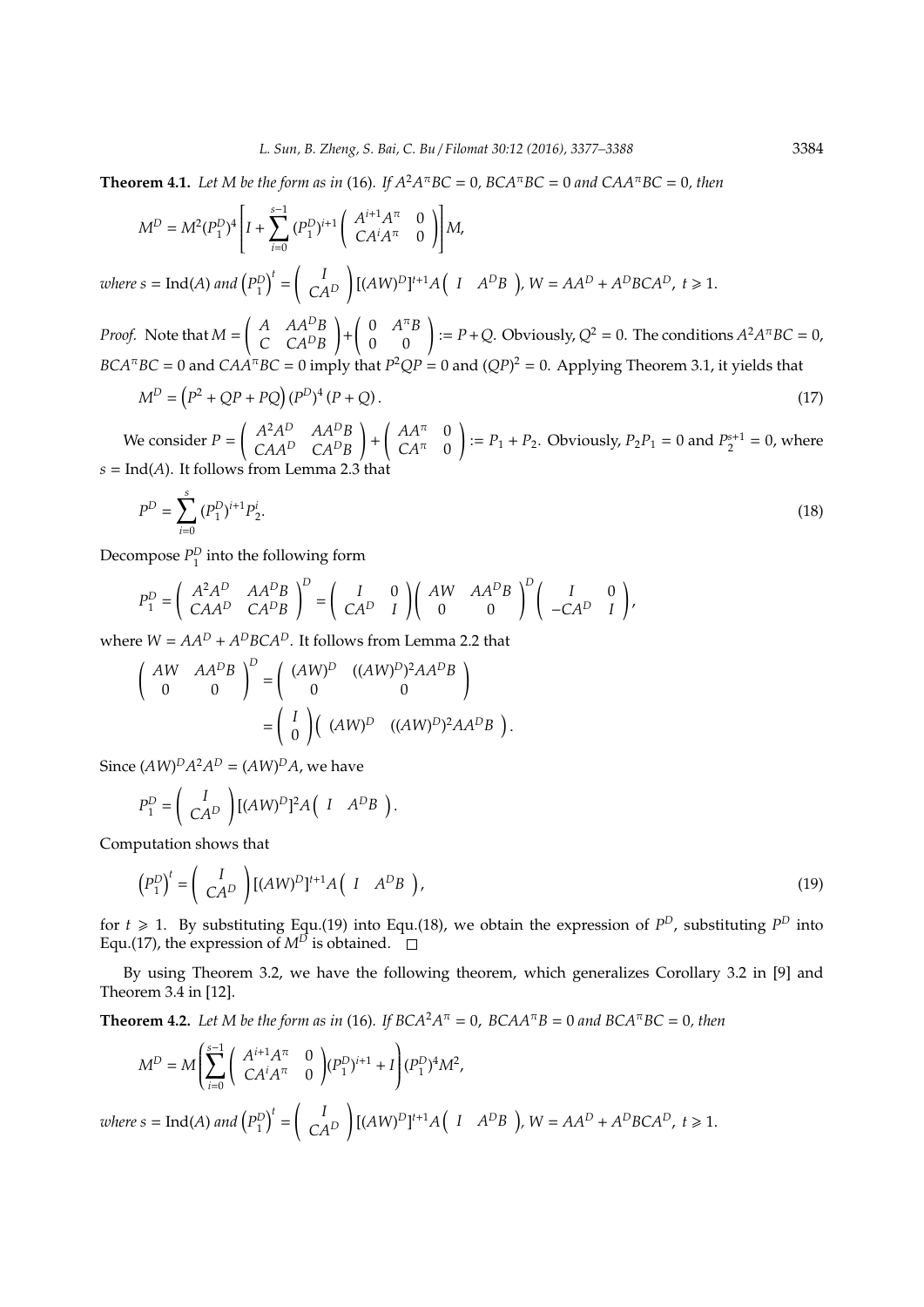Next. we give an example which does not satisfy the conditions of Theorem 3.3 in [12] to demonstrate Theorem 4.1.

**Example 4.1** Let  $H = {a + bi + cj + dk}$  be the real quaternion skew fields, where *a*, *b*, *c* and *d* are real numbers. Consider a 2  $\times$  2 block matrix  $M = \begin{pmatrix} A & B \\ C & D \end{pmatrix}$  over H, where

$$
A = \begin{pmatrix} 1 & 0 & 0 & 0 \\ 0 & 0 & 1 & 0 \\ 0 & 0 & 0 & 1 \\ 0 & 0 & 0 & 0 \end{pmatrix}, B = \begin{pmatrix} 1 & 0 & 0 \\ 1 & 0 & 0 \\ 1 & 0 & 0 \\ 0 & 1 & 0 \end{pmatrix},
$$

$$
C = \begin{pmatrix} 1 & 0 & 0 & 1 \\ 0 & 0 & 0 & 0 \\ 0 & 0 & 1 & 0 \end{pmatrix}, D = \begin{pmatrix} 1 & 0 & 0 \\ 0 & 0 & 0 \\ 0 & 0 & 0 \end{pmatrix}.
$$

Computation shows that

$$
\text{Ind}(A) = 3, A^{D} = \begin{pmatrix} 1 & 0 & 0 & 0 \\ 0 & 0 & 0 & 0 \\ 0 & 0 & 0 & 0 \\ 0 & 0 & 0 & 0 \end{pmatrix},
$$
  

$$
A^{\pi} = \begin{pmatrix} 0 & 0 & 0 & 0 \\ 0 & 1 & 0 & 0 \\ 0 & 0 & 1 & 0 \\ 0 & 0 & 0 & 1 \end{pmatrix}, (P_{1})^{D} = \begin{pmatrix} 1/4 & 0 & 0 & 0 & 1/4 & 0 & 0 \\ 0 & 0 & 0 & 0 & 0 & 0 & 0 \\ 0 & 0 & 0 & 0 & 0 & 0 & 0 \\ 0 & 0 & 0 & 0 & 0 & 0 & 0 \\ 0 & 0 & 0 & 0 & 0 & 0 & 0 \\ 0 & 0 & 0 & 0 & 0 & 0 & 0 \end{pmatrix}.
$$

Since  $A^2A^{\pi}BC = 0$ ,  $BCA^{\pi}BC = 0$ ,  $CAA^{\pi}BC = 0$ ,  $D = CA^DB$ , by Theorem 4.1, we obtain

$$
M^D = \left( \begin{array}{cccccc} 1/4 & 0 & 0 & 1/8 & 1/4 & 1/16 & 0 \\ 3/16 & 0 & 0 & 3/32 & 3/16 & 3/64 & 0 \\ 1/8 & 0 & 0 & 1/16 & 1/8 & 1/32 & 0 \\ 0 & 0 & 0 & 0 & 0 & 0 & 0 \\ 1/4 & 0 & 0 & 1/8 & 1/4 & 1/16 & 0 \\ 0 & 0 & 0 & 0 & 0 & 0 & 0 \\ 1/16 & 0 & 0 & 1/32 & 1/16 & 1/64 & 0 \end{array} \right).
$$

Next, we give a theorem, which generalizes Theorem 3.6 in [9].

**Theorem 4.3.** Let M be the form as in (16). If  $A^2BC = 0$ ,  $ABCA = 0$  and  $ABCB = 0$ , then

$$
M^{D} = \begin{pmatrix} B\Psi A + A^{D} \\ +B((CB)^{D})^{3}[(CB)^{2}CA^{D} - CABC] & B\Psi B + (I - B(CB)^{D}C)(A^{D})^{2}B \\ \Psi A^{2} + (CB)^{D}CA^{\pi} & \Psi AB - (CB)^{D}CA^{D}B \end{pmatrix},
$$

*where*  $\Psi = \sum_{n=1}^{\infty}$  $\sum_{i=0}^{w_1-1} ((CB)^D)^{i+2}CA^{2i}A^{\pi} + \sum_{i=0}^{w_2-1}$  $\sum_{i=0}^{2} (CB)^{\pi} (CB)^{i} C(A^{D})^{2i+4}$ ,  $w_1 = \text{Ind}(A^2)$  and  $w_2 = \text{Ind}(CB)$ .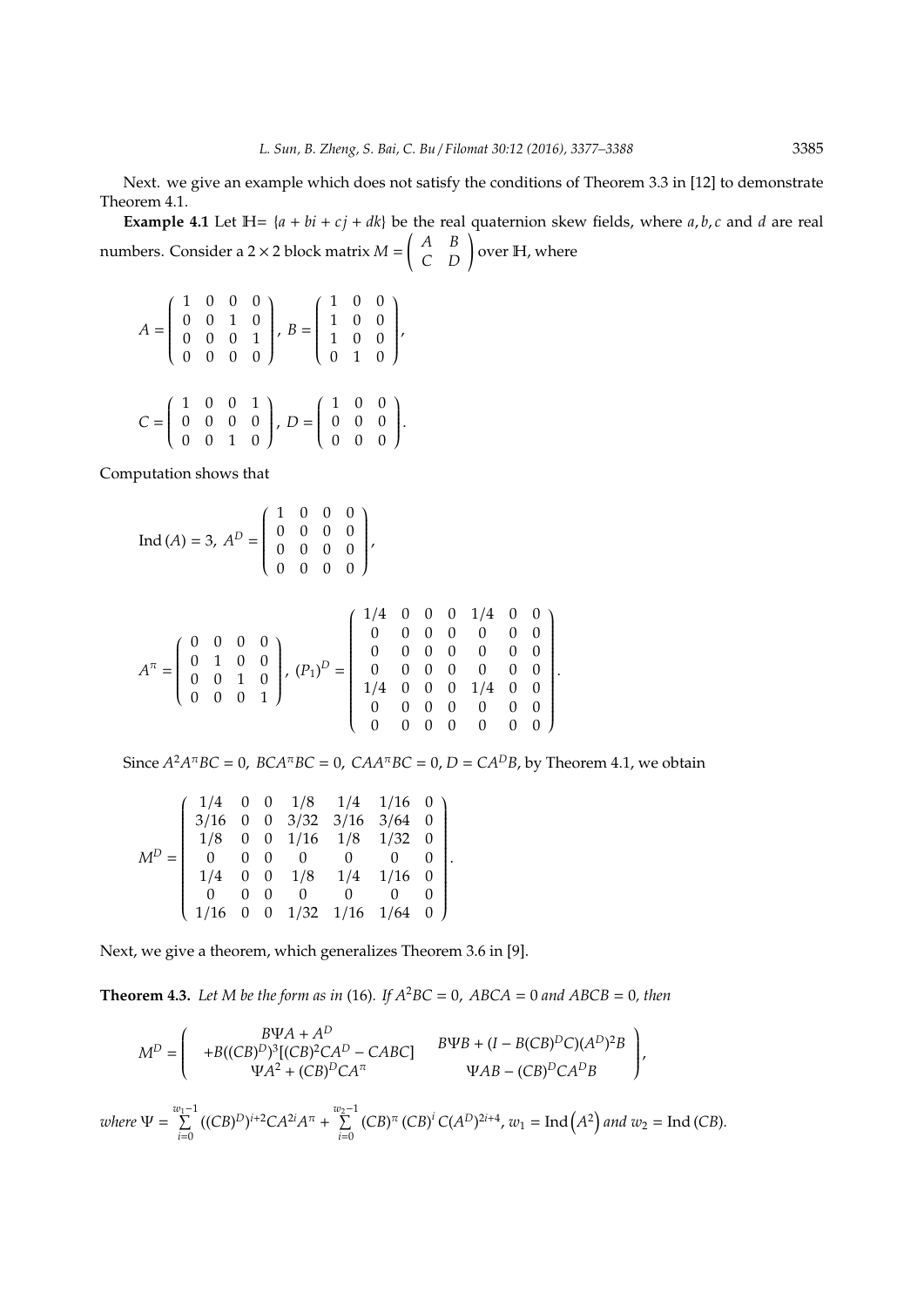*Proof.* Note that *M* = *A B* 0 *CA<sup>D</sup>B* ! +  $\begin{pmatrix} 0 & 0 \\ 0 & 0 \end{pmatrix}$ *C* 0  $\left( \begin{array}{lll} 1 & \vdots \ P + Q & \text{Obviously, } Q^2 = 0. \end{array} \right)$  The conditions  $A^2BC =$ 0,  $ABCA = 0$  and  $ABCB = 0$  imply that  $P^2QP = 0$ ,  $P^3Q = 0$ . It follows from Theorem 3.3 that

$$
M^{D} = \sum_{i=0}^{n_{1}-1} \left( P((QP)^{D})^{i+1} + ((QP)^{D})^{i+1} P \right) P^{2i} P^{\pi}
$$
  
+ 
$$
\sum_{i=0}^{n_{2}-1} \left( P(QP)^{i} (QP)^{\pi} + (QP)^{i} (QP)^{\pi} P \right) \left( P^{D} \right)^{2i+2}
$$
  
+ 
$$
(QP)^{D} Q + P((QP)^{D})^{2} PQ - P^{D},
$$
 (20)

where  $n_1 = \text{Ind}(P^2)$ ,  $n_2 = \text{Ind}(QP)$ . Lemma 2.2 gives that

$$
(P^D)^{2i+2} = \begin{pmatrix} (A^D)^{2i+2} & (A^D)^{2i+3}B \\ 0 & 0 \end{pmatrix},
$$
 (21)

$$
((QP)^D)^{i+1} = \begin{pmatrix} 0 & 0 \\ ((CB)^D)^{i+2}CA & ((CB)^D)^{i+1} \end{pmatrix},
$$
\n(22)

for  $i \ge 0$ . By substituting Equ.(21) and Equ.(22) into Equ.(20), it yields that

$$
M^{D} = \begin{pmatrix} B\Psi A + \Gamma & B\Psi B + (I - B(CB)^D C)(A^D)^2 B \\ \Psi A^2 + (CB)^D C A^{\pi} & \Psi A B - (CB)^D C A^D B \end{pmatrix},
$$

where

$$
\Psi = \sum_{i=0}^{n_1 - 1} ((CB)^D)^{i+2}CA^{2i}A^{\pi} + \sum_{i=0}^{n_2 - 1} (CB)^{\pi} (CB)^i C(A^D)^{2i+4},
$$
  
\n
$$
\Gamma = A^D + B((CB)^D)^3 [(CB)^2CA^D - CABC].
$$
\n(23)

Let  $w_1 = \text{Ind}(A^2)$  and  $w_2 = \text{Ind}(CB)$ . For  $i \geq w_1$ ,  $j \geq w_2$ , we have

$$
A^{2i}A^{\pi} = 0
$$
,  $(CB)^{j}(CB)^{\pi} = 0$ .

In Equ.(23), replace  $n_1$  and  $n_2$  with  $w_1$  and  $w_2$ , respectively. Thus, we complete the proof of the theorem.  $\Box$ 

Applying the Theorem 3.4, we get the following theorem, it generalizes Corollary 3.7 in [9].

**Theorem 4.4.** Let M be the form as in (16). If  $BCA^2 = 0$ ,  $ABCA = 0$  and  $CBCA = 0$ , then

$$
M^{D} = \begin{pmatrix} A\Psi C + A^{D}(I - B(CB)^{D}C) + BCAB((CB)^{D})^{3}C & A^{2}\Psi + A^{n}B(CB)^{D} \\ C\Psi C + C(A^{D})^{2}(I - B(CB)^{D}C) & CA\Psi - CA^{D}B(CB)^{D} \end{pmatrix},
$$
  
where  $\Psi = \sum_{i=0}^{w_{1}-1} (A^{D})^{2i+4}B(CB)^{n} (CB)^{i} + \sum_{i=0}^{w_{2}-1} A^{2i}A^{n}B((CB)^{D})^{i+2}, w_{1} = \text{Ind}(CB) \text{ and } w_{2} = \text{Ind}(A^{2}).$ 

The following is an example which does not satisfy the conditions of Theorem 3.6 in [9] to demonstrate Theorem 4.3.

**Example 4.2** Let  $H = {a + bi + cj + dk}$  be the real quaternion skew fields, where *a*, *b*, *c* and *d* are real numbers. Consider a 2 × 2 block matrix  $M = \begin{pmatrix} A & B \\ C & D \end{pmatrix}$  over IH, where

$$
A = \begin{pmatrix} 1 & 0 & 0 & 0 \\ 0 & 0 & 0 & 0 \\ 0 & 0 & 0 & 1 \\ 0 & 0 & 0 & 0 \end{pmatrix}, B = \begin{pmatrix} 1 & 0 & 0 & 1 \\ 0 & 0 & 0 & 0 \\ 1 & 1 & -1 & 1 \\ 1 & 1 & -1 & 1 \end{pmatrix},
$$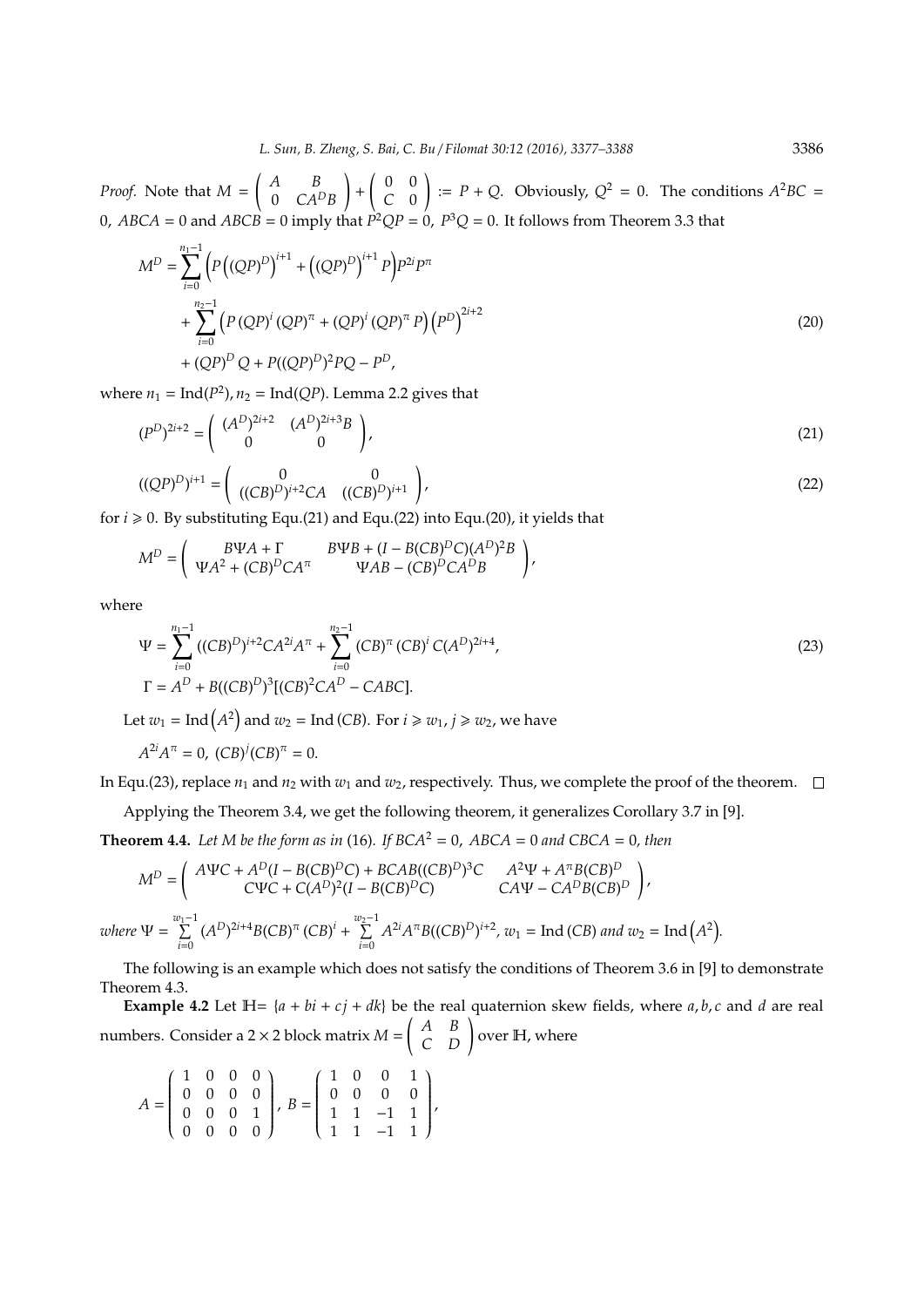$$
C = \left(\begin{array}{rrrr} 1 & 1 & 1 & 1 \\ 0 & 1 & 0 & 1 \\ 0 & -1 & 0 & 1 \\ -1 & -1 & -1 & -1 \end{array}\right),\ D = \left(\begin{array}{rrrr} 1 & 0 & 0 & 1 \\ 0 & 0 & 0 & 0 \\ 0 & 0 & 0 & 0 \\ -1 & 0 & 0 & -1 \end{array}\right).
$$

Computation gives that

 $Ind(A^2) = 1$ ,  $Ind(CB) = 2$ ,

$$
A^{D} = \begin{pmatrix} 1 & 0 & 0 & 0 \\ 0 & 0 & 0 & 0 \\ 0 & 0 & 0 & 0 \\ 0 & 0 & 0 & 0 \end{pmatrix}, A^{\pi} = \begin{pmatrix} 0 & 0 & 0 & 0 \\ 0 & 1 & 0 & 0 \\ 0 & 0 & 1 & 0 \\ 0 & 0 & 0 & 1 \end{pmatrix}, (CB)^{D} = 0, (CB)^{\pi} = I.
$$

Since  $A^2BC = 0$ ,  $ABCA = 0$ ,  $ABCB = 0$ ,  $D = CA^DB$ , by Theorem 4.3, we obtain

| $M^D =$ |               |  |  |  |                                                                                                                                                                                                                                                                                                               |
|---------|---------------|--|--|--|---------------------------------------------------------------------------------------------------------------------------------------------------------------------------------------------------------------------------------------------------------------------------------------------------------------|
|         | $\frac{1}{1}$ |  |  |  |                                                                                                                                                                                                                                                                                                               |
|         |               |  |  |  |                                                                                                                                                                                                                                                                                                               |
|         |               |  |  |  |                                                                                                                                                                                                                                                                                                               |
|         |               |  |  |  | $\begin{array}{cccccccc} 1 & 0 & 0 & 0 & 1 & 0 & 0 & 1 \\ 0 & 0 & 0 & 0 & 0 & 0 & 0 & 0 \\ 0 & 0 & 0 & 0 & 0 & 0 & 0 & 0 \\ 0 & 0 & 0 & 0 & 0 & 0 & 0 & 0 \\ 1 & 0 & 0 & 0 & 1 & 0 & 0 & 1 \\ 0 & 0 & 0 & 0 & 0 & 0 & 0 & 0 \\ 0 & 0 & 0 & 0 & 0 & 0 & 0 & 0 \\ -1 & 0 & 0 & 0 & -1 & 0 & 0 & -1 \end{array}$ |

**Acknowledgement** Authors would like to show the gratitude to the reviewer for the valuable suggestions.

.

## **References**

- [1] W. Zhuang, Involuntary functions and generalized inverses of matrices on skew fields, Northeast Math. 1 (1987) 57-65 (in Chinese).
- [2] S.L. Campbell, C.D. Meyer, Generalized Inverse of Linear Transformations, Pitman, London, 1979, Dover, NewYork, 1991.
- [3] S.L. Campbell, The Drazin inverse and systems of second order linear differential equations, Linear Multilinear Algebra 14 (1983) 195-198.
- [4] C.D. Meyer, J.M. Shoaf, Upadating finite Markov chains by using techniques of group inversion, Statist. Comput. Simulation 11 (1980) 163-181.
- [5] J.J. Hunter, Generalized inverses of Markovian kernels in terms of properties of the Markov chain, Linear Algebra Appl. 447 (2014) 38-55.
- [6] J.J. Climent, M. Neumann, A. Sidi, A semi-iterative method for real spectrum singular linear systems with an arbitrary index, J. Comput. Appl. Math. 87 (1997) 21-38.
- [7] M.P. Drzain, Pseudo-inverses in associative rings and semigroups, Amer. Math. Monthly 65 (1958) 506-514.
- [8] R.E. Hartwig, G. Wang, Y. Wei, Some additive results on Drazin inverse, Linear Algebra Appl. 322 (2001) 207-217.
- [9] M.F. Martínez-Serrano, N. Castro-González, On the Drazin inverse of block matrices and generalized Schur complement, Appl. Math. Comput. 215 (2009) 2733-2740.
- [10] C. Deng, Y. Wei, New additive results for the generalized Drazin inverse, J. Math. Anal. Appl. 370 (2010) 313-321.
- [11] X. Liu, L. Xu, Y. Yu, The representations of the Drazin inverse of differences of two matrices, Appl. Math. Comput. 216 (2010) 3652-3661.
- [12] H. Yang, X. Liu, The Drazin inverse of the sum of two matrices and its applications, J. Comput. Appl. Math. 235 (2011) 1412-1417. [13] C. Bu, C. Feng, S. Bai, Representations for the Drazin inverse of the sum of two matrices and some block matrices, Appl. Math.
- Comput. 218 (2012) 10226-10237. [14] C. Bu, C. Zhang, A note on the formulas for the Drazin inverse of the sum of two matrices, Linear Algebra Appl. 439 (2013) 565-576.
- [15] J. Huang, Y. Shi, A. Chen, The representation of the Drazin inverse of anti-triangular operator matrices based on resolvent expansions, Appl. Math. Comput. 242 (2014) 196-201.
- [16] C. Bu, Y. Wei, Sign Pattern of the Generalized Inverse, Science Press, Beijing, 2014 (in Chinese).
- [17] J. Miao, Results of the Drazin inverse of block matrices, J. Shanghai Normal Univ. 18 (1989) 25-31 (in Chinese).
- [18] R.E. Hartwig, X. Li, Y. Wei, Representations for the Drazin inverse of a 2 × 2 block matrix. SIAM J. Matrix Anal. Appl. 27 (2006) 757-771.